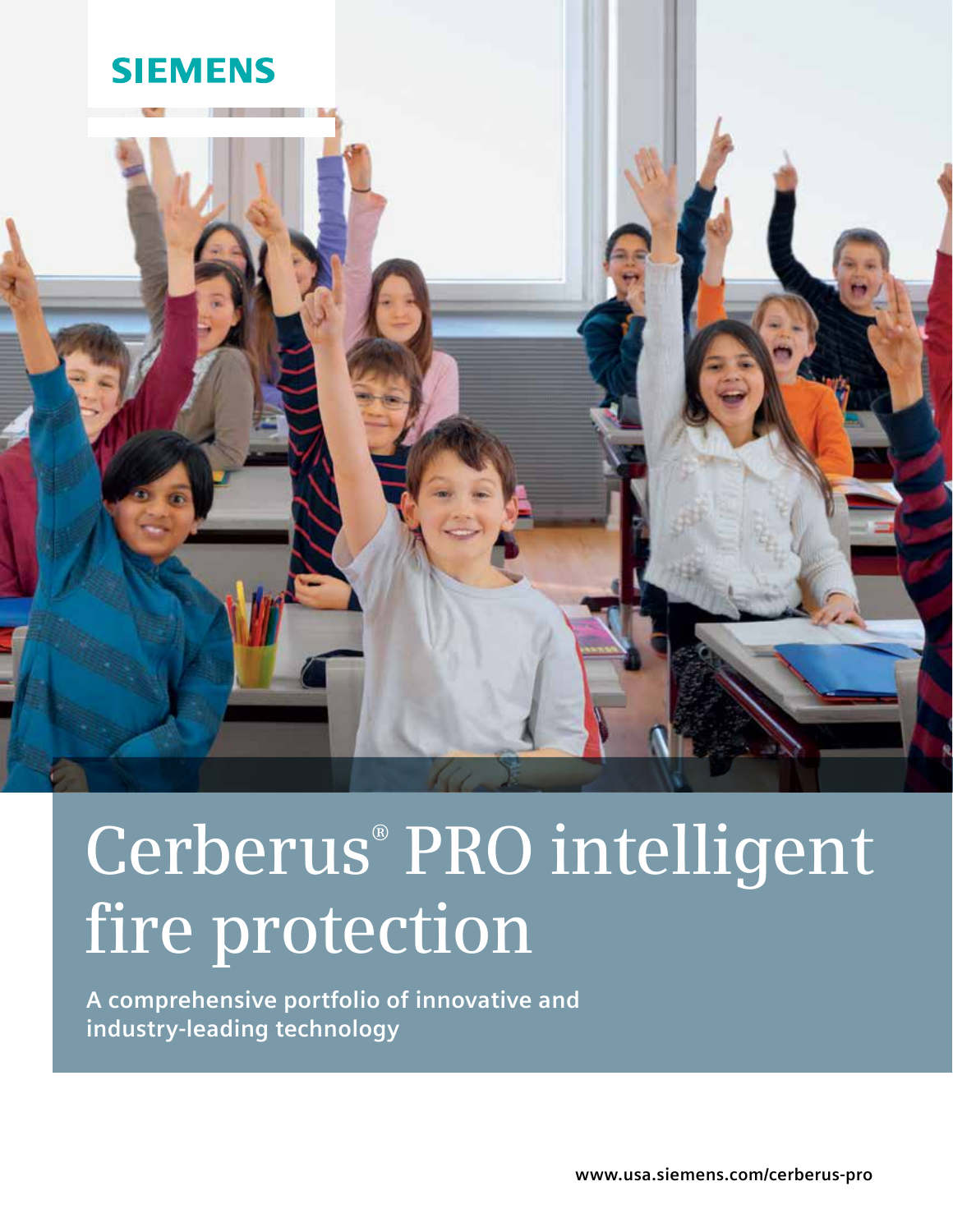# **Cerberus® PRO – the comprehensive fire protection system**

Intelligent protection for a wide variety of environments, from simple to complex



Fire safety is all about protecting people and assets and securing business processes and continuity. Cerberus® PRO is an intelligent and comprehensive fire protection system that offers fast and reliable fire detection, alarm signaling, voice communication, and control for all kinds of applications. Whether you need a fire-only solution or the additional benefits of integrated intelligent voice communication with mass notification, the Cerberus PRO family adeptly meets your requirements.

# **Fire control panels with or without voice – scalable to meet your requirements**

The Cerberus PRO control panel portfolio offers fast, reliable fire detection, intelligent emergency communication capability, and complete operator control, making them the perfect solution fit for all types of facilities.

Designed without the complexity and costs of modular voice systems, the Cerberus PRO Intelligent Voice Communication System is a cost-effective solution for buildings that would normally use only horn appliances for audible signaling. This equips buildings with emergency communication

capabilities that can address urgent events and everyday announcements, including customized messaging to precise locations.

- Compact, networkable control panels, with or without voice, meet a variety of applications and are easy and intuitive to operate. Required information is displayed in a clear and comprehensible way.
	- See all fire and non-fire emergency events on a single display
	- Control a network of systems as though it were all on a local panel
	- Enjoy the flexibility and peace-of-mind of communicating everyday and emergency messages when you select a panel with voice
- A networkable fire terminal enables operation remote from the control panel
- A stand-alone control panel covers less complex applications
- Marine and harsh environment approved enclosure and accessories provides outstanding protection under challenging conditions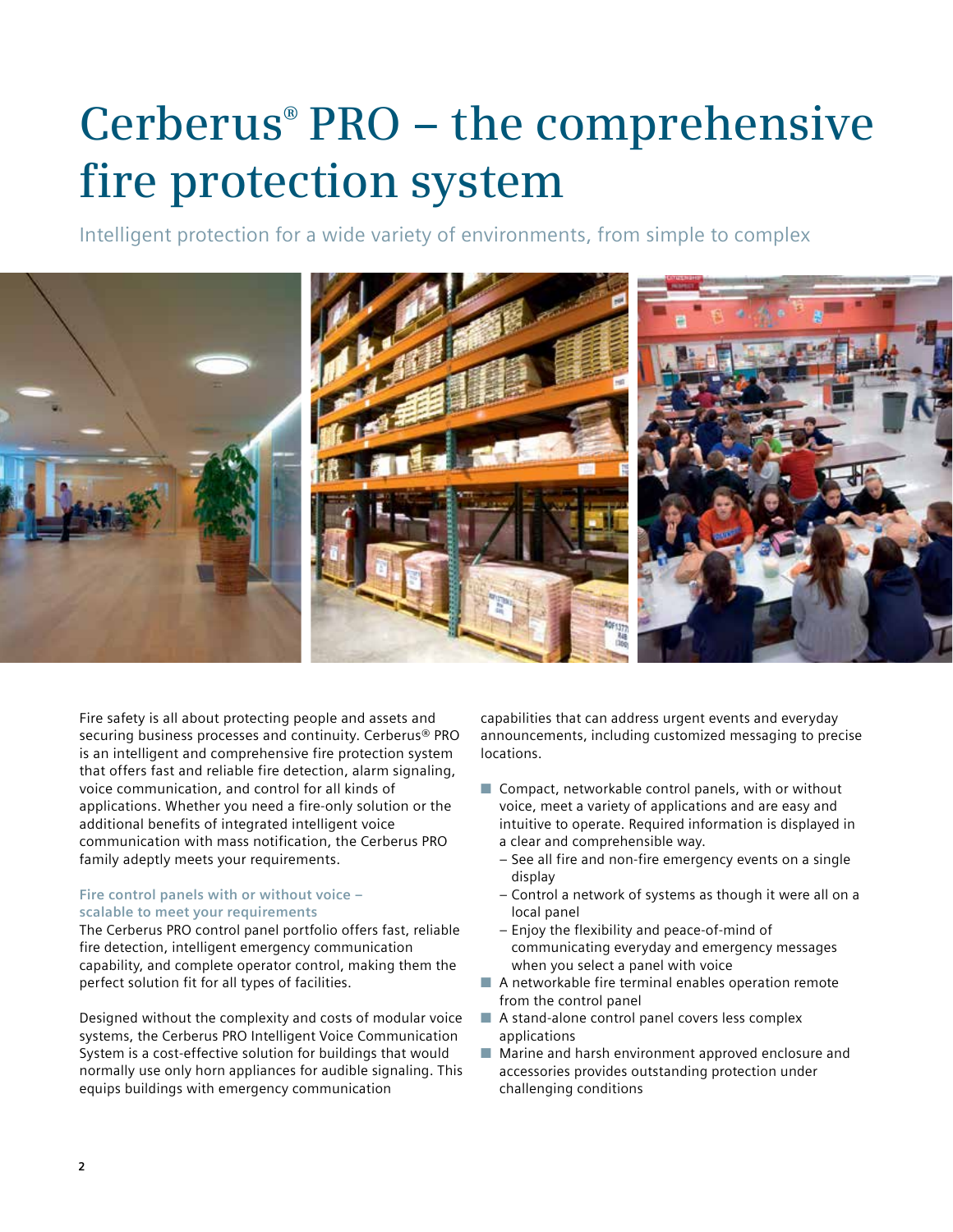### **Smart and powerful detectors with a No False Alarm Guarantee**

A broad range of standard and advanced multi-criteria detectors, with more than 20 selectable detection profiles, provides coverage for clean to dirty environments.

The detector line features advanced detectors with patented, award-winning Advanced Signal Analysis technology, **ASA***technology*™, for detection reliability – even in demanding environments – that is backed by a No False Alarm Guarantee. **ASA***technology*™ prevents false alarms caused by deceptive phenomena like steam, dust or machine exhaust gases.

Additionally, their selectable detection profiles and dynamic algorithms interpret signals in real time. Innovative technologies such as forward and backward light scattering and redundant sensors further increase the detection capability and reliability of Cerberus PRO detectors. This ensures business continuity without unnecessary and costly interruptions and increased fire safety for people and assets, without the threat of false alarms.

The installation of the detectors on the C-NET circuit increases safety. In case of a broken wire, the system can be designed so alarms are simply redirected the other way to the control panel.

### **Peripheral devices provide a complete solution**

Air duct housings, innovative audible sounder bases, including 520 Hz low frequency capabilities to meet requirements for sleeping spaces, NACs, and speakers enable comprehensive safety.

# **Scalable system meets your budget and changing requirements**

Versatile **ASA***technology*™ detectors are adaptable to the expected environmental conditions, deceptive phenomena, and fire risks. Should the building layout or space utilization change in the future, up to 26 detection profiles adapt easily to meet the new requirements. The networkable control panels allow system layout changes at a later point in time, without requiring any significant additional planning effort.

Remote viewing and evaluation of the Cerberus PRO system increases service efficiency and minimizes on-site maintenance time, which helps save time and money.

#### **Certified expertise and support from your local partner**

Your Siemens Solution Partner is your best local resource for regulatory knowledge and design, installation and maintenance of fire and life safety systems.

### **Siemens legacy of protection**

Siemens is known for innovation, technology leadership, and superior quality. Our products are backed by 160 years of experience in fire safety and the knowledge we've gained through worldwide installations. No one understands fire better than Siemens. We will continue to further extend our Cerberus PRO product portfolio and ensure compatibility with future innovations, preserving your investment.

### **Highlights**

- Stand-alone and networkable control panels offer coverage for simple to complex enviroments
- Cerberus PRO Intelligent Voice Communication provides mass communication capabilities, including customized messaging that addresses urgent events and everyday announcements
- Flexible and scalable fire protection system can be adapted to new conditions and expanded as requirements change
- Advanced detectors with patented **ASA***technology*™ technology and a No False Alarm Guarantee offer up to 26 selectable profiles for reliable detection
- Cost-effective and efficient system maintenance with remote analysis and evaluation capabilities
- Marine approved enclosure and accessories available for marine and harsh environments
- Siemens Solution Partner, backed by a global technology leader, ensures an optimally performing fire and life safety system throughout a building's lifecycle

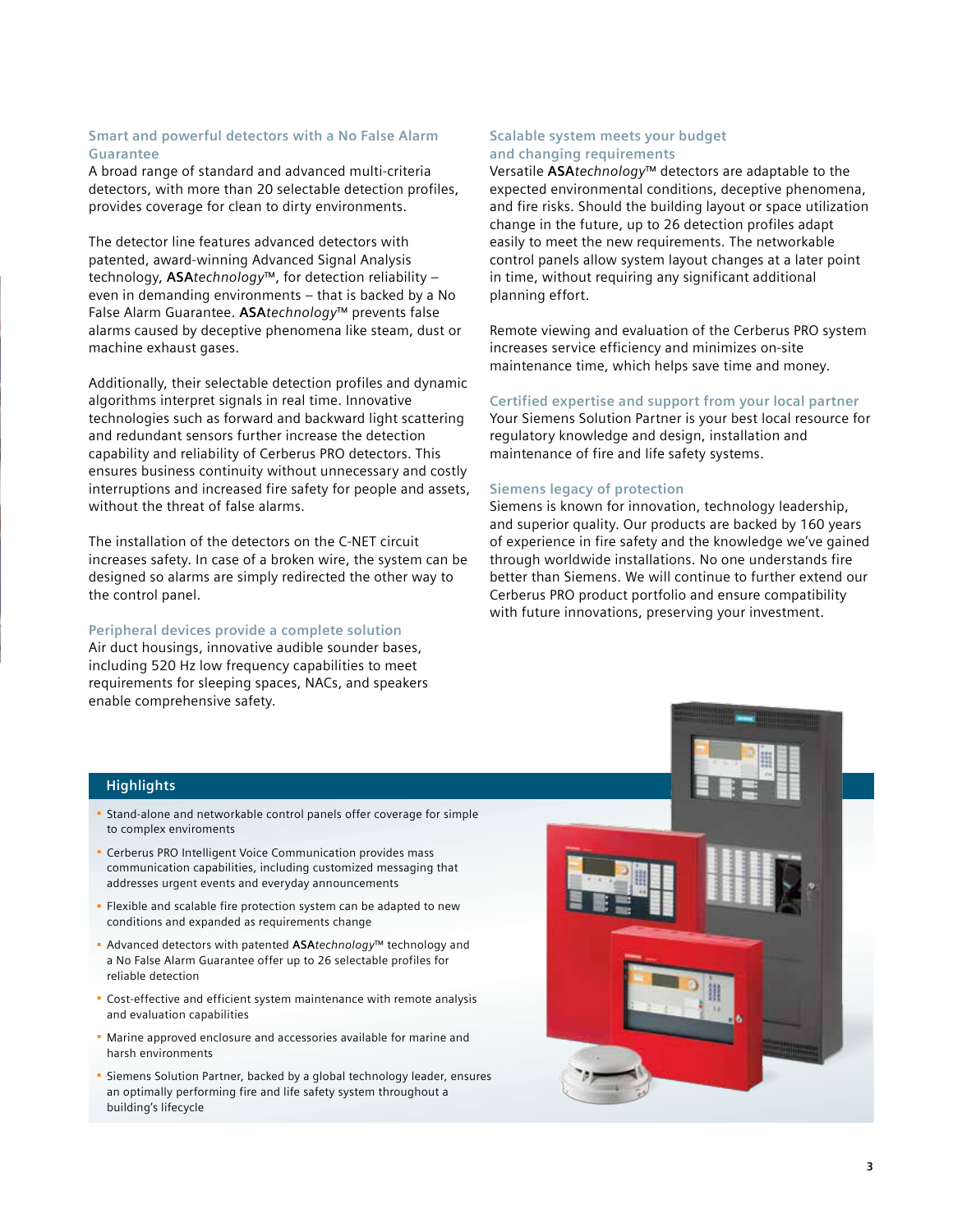# **Intuitive and intelligent Cerberus PRO control panels**

Flexibly meet a building's needs, today and tomorrow



The Cerberus PRO panel family comprises networkable control panels with optional voice, a stand-alone control panel, and a networkable fire terminal for operation remote from the control panel.

Emergency situations are stressful. This is why Cerberus PRO control panels and fire terminals are easy and intuitive to operate. They display the required information in a clear and comprehensible way. Customized messages are easy to understand and follow in the event of an alarm.

Unique features let you quickly put a system into operation from one access point. For example, you can manually adjust the detection profile of each connected detector at the control panel. The intelligent auto-configuration function supports finding the connected devices automatically. As a result, Cerberus PRO offers instant fire detection capability without delays created by manual configuration. In addition, the networkable control panels have an integrated degrade mode that is automatically activated. It ensures that notification appliances or other

outputs are activated in the event of failure, and that alarm conditions of connected C-NET devices are forwarded to reach security personnel, occupants, or the fire department on time.

### **Networkable control panels with optional voice communication**

Networkable control panels with or without voice communication can easily accommodate all types of applications. Control panels with voice allow facilities that are currently using horn-only appliances to implement mass communication capabilities. Voice communication can be used to address emergency events and everyday communication, including customized messaging to precise locations.

Flexible circuit wiring and single control panels, with models that connect up to 252 or 504 detectors and peripheral devices, make Cerberus PRO a scalable solution that can be modified to accommodate future changes in building structure. Additionally, the networkable panels can also be managed through the Cerberus DMS management station from Siemens.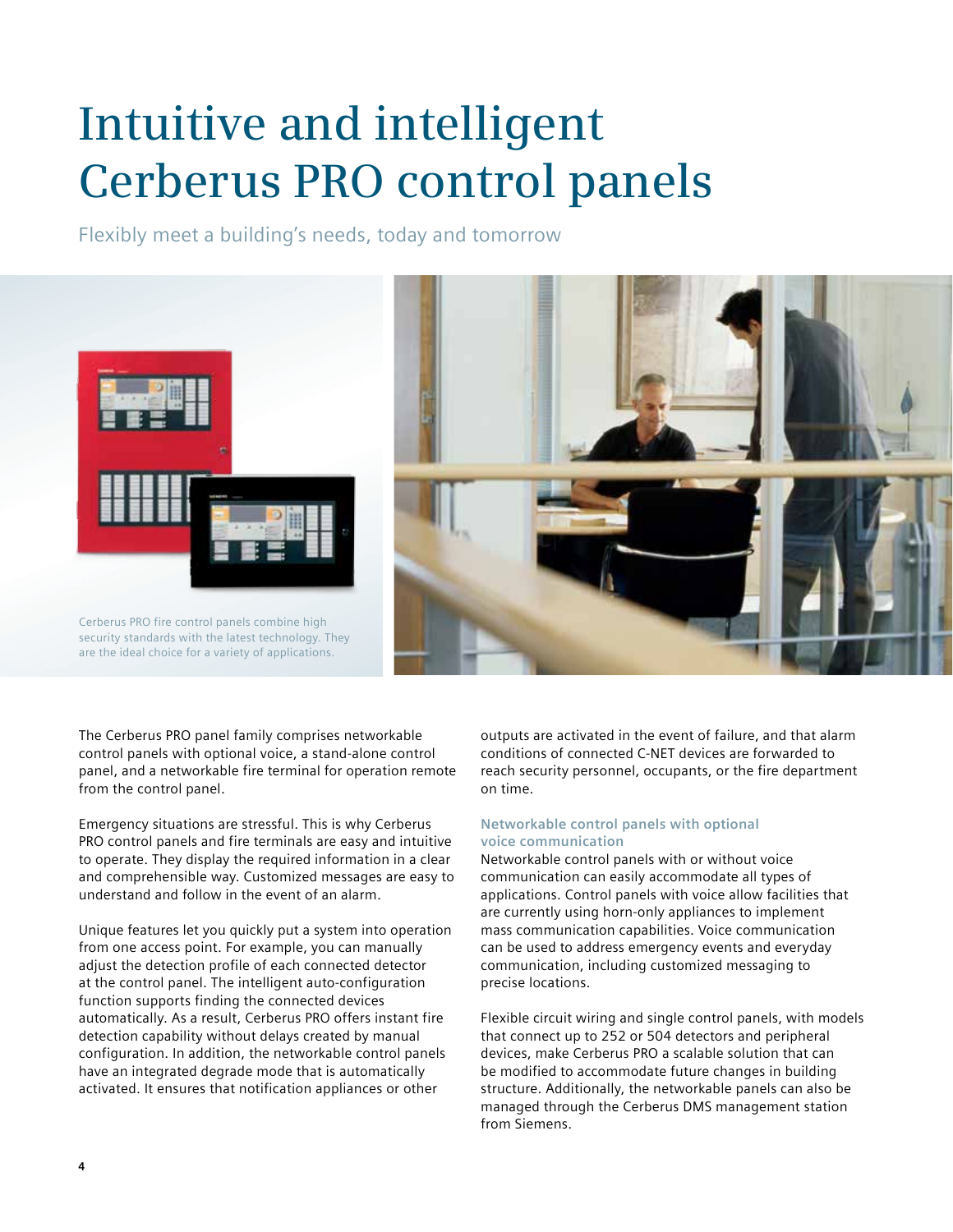# **Networkable control panels with optional voice communication**

**With a compact footprint, FC922 (fire) or FV922 (fire with integrated intelligent voice communication) accommodates up to 252 devices.**



**For more complex applications, FC924 (fire) or FV924 (fire with integrated intelligent voice communication) accommodates up to 504 devices.**



- Flexible circuit wiring allows each group of 252 devices to be split between one to four circuits
- Two notification appliance circuits (expandable to four with expansion module) for visual indication appliances
- Peer-to peer networking allows up to 16 panels to be connected
- Optional releasing module for a pre-action deluge or clean agent extinguishing system
- Optional Digital Alarm Communication Transmitter (DACT) sends system information to off-site monitoring stations

# – **Application areas:**

Data centers **Schools** Libraries Banquet halls Industrial buildings/ manufacturing facilities Power generation K-12 schools and campuses

Low mid-rise hotels and motels Retail (mall, convenience) Medical office/ office parks Sporting venues/ theaters/ concert halls Banquet halls Churches Apartment complexes

| <b>Stand-alone fire control panel</b>                                                                                                                                                                                                                                  | Networkable fire terminal                                                                                                                                      |
|------------------------------------------------------------------------------------------------------------------------------------------------------------------------------------------------------------------------------------------------------------------------|----------------------------------------------------------------------------------------------------------------------------------------------------------------|
| Control panel FC901,<br>for simpler applications,<br>connects up to 50 devices<br>via either one class A or<br>two class B circuits.                                                                                                                                   | The fire terminal, FT924,<br>allows full access to system<br>controls and maintenance<br>of the networkable panels<br>at additional points in a<br>building.   |
| - An RS485 connection allows you to install remote<br>terminals to view and operate the panel from another<br>location in the building.<br>- A built-in Digital Alarm Communication Transmitter<br>(DACT) sends system information to off-site monitoring<br>stations. | - Same view, control functionalities, and maintenance and<br>reporting capabilities as control panels                                                          |
| - Application areas:<br>Retail shops<br><b>Medical offices</b><br>Dry cleaners<br>Small restaurants<br>Strip malls<br><b>Banks</b><br>Small office or commercial buildings                                                                                             | - Application areas:<br>In a hotel lobby, e.g., a control panel would be installed<br>where it is inconspicuous with the terminal in a more<br>accessible area |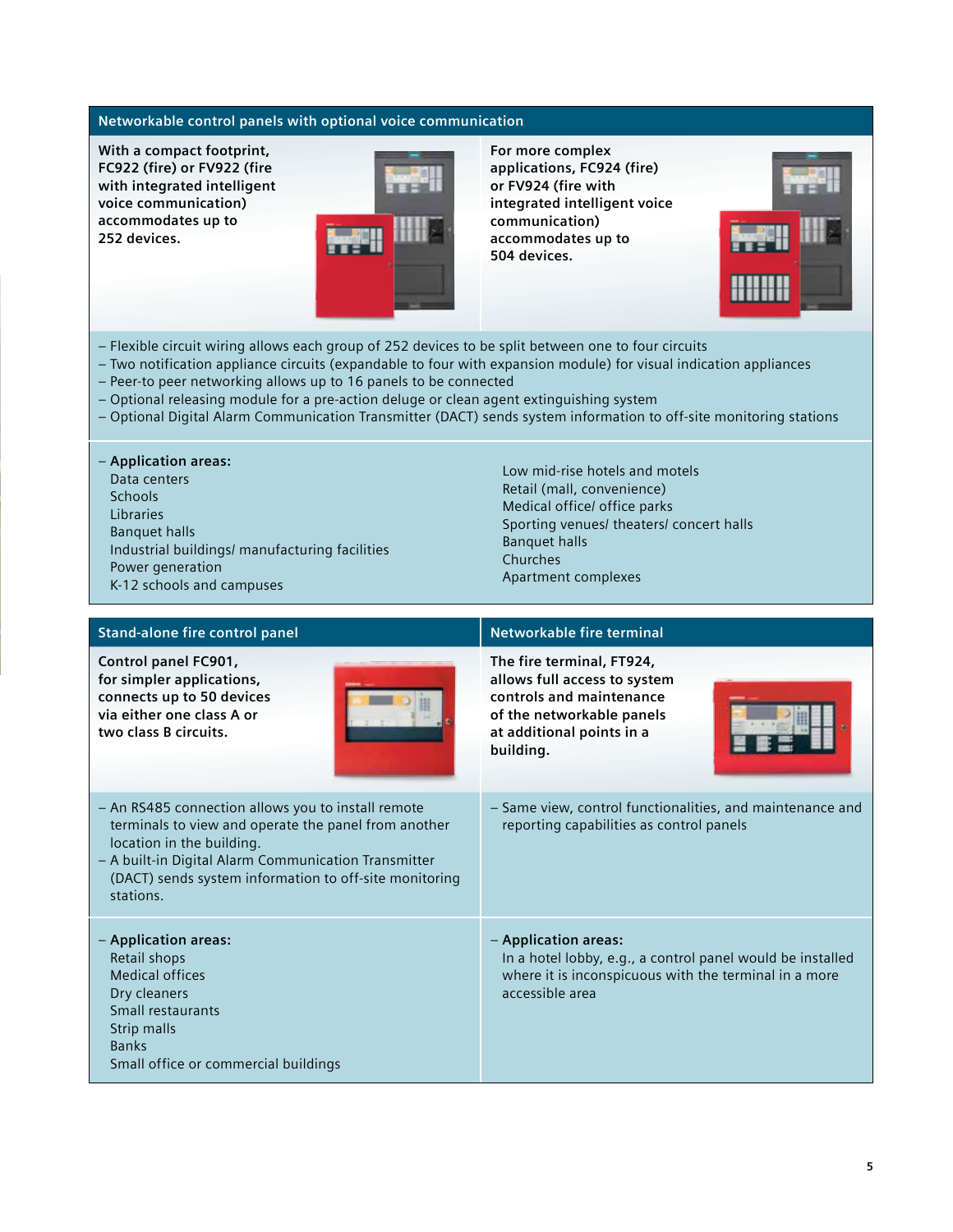# **Standard and advanced detectors with patented ASA***technology***™**

A comprehensive offering of standard detectors and advanced detectors with **ASA***technology*™ offer versatility to protect clean, dirty, or normal environments.



Data centers, telecommunications facilities, office buildings, or industrial production facilities – Cerberus PRO offers a detector for any application.



### **Eliminating false alarms and increasing safety**

Demanding applications like data centers or industrial production facilities require exceptional detection technology. Advanced detectors with **ASA***technology*™ come with a No False Alarm Guarantee and offer an extremely fast and highly reliable detection response, whether in a sensitive or harsh environment. Designed with intelligent technology, the detectors quickly and reliably analyze the main criteria for fire, smoke, heat, and carbon monoxide. They are also immune to deceptive phenomena like steam, dust, or gas. This helps to enable business continuity without unnecessary and costly interruptions.

The basis for **ASA***technology*™ is the photo sensor arrangement that uses state-of-the-art forward and backward light scattering technology. It provides optical analysis of smoke particles and improves the detection capability of the detectors, making them virtually immune to false alarms. Additionally, they provide enhanced detection equivalent to ionization detectors due to their forward and backward light scattering technology. This makes ASAtechnology™ detectors a perfect "green" solution.

Advanced detectors offer up to 26 application-specific detection profiles that can be set to meet the exact,

prevailing environmental conditions. Should the room usage change frequently, you can also easily and quickly switch between selected detection profiles. This ensures that your application is permanently and reliably protected.

Advanced detectors also have two optical and two thermal sensors. The redundant sensors improve the reliability of the detectors, meaning if one sensor should fail, the detector will still provide highly reliable operation. The detectors comply with NFPA 76 (Telecommunication Standard) and are classified as Very Early Warning Fire Detectors (VEWFD). This means they are extremely sensitive and thus provide very early detection.

#### **Detecting carbon monoxide**

For maximum life safety, Cerberus PRO also offers an advanced detector for all fire criteria: smoke, heat, and carbon monoxide (CO). The additional CO sensor ensures earliest detection of all CO-generating fires. It can also detect CO independently from fire. Therefore, when an application requires both fire and CO detection, only one detector is needed. This minimizes product, installation and maintenance costs. The CO detection profile can be set separately from the **ASA***technology*™ detection profiles and complies with the requirements of the fire safety and carbon monoxide codes and standards UL 2075 and NFPA 720.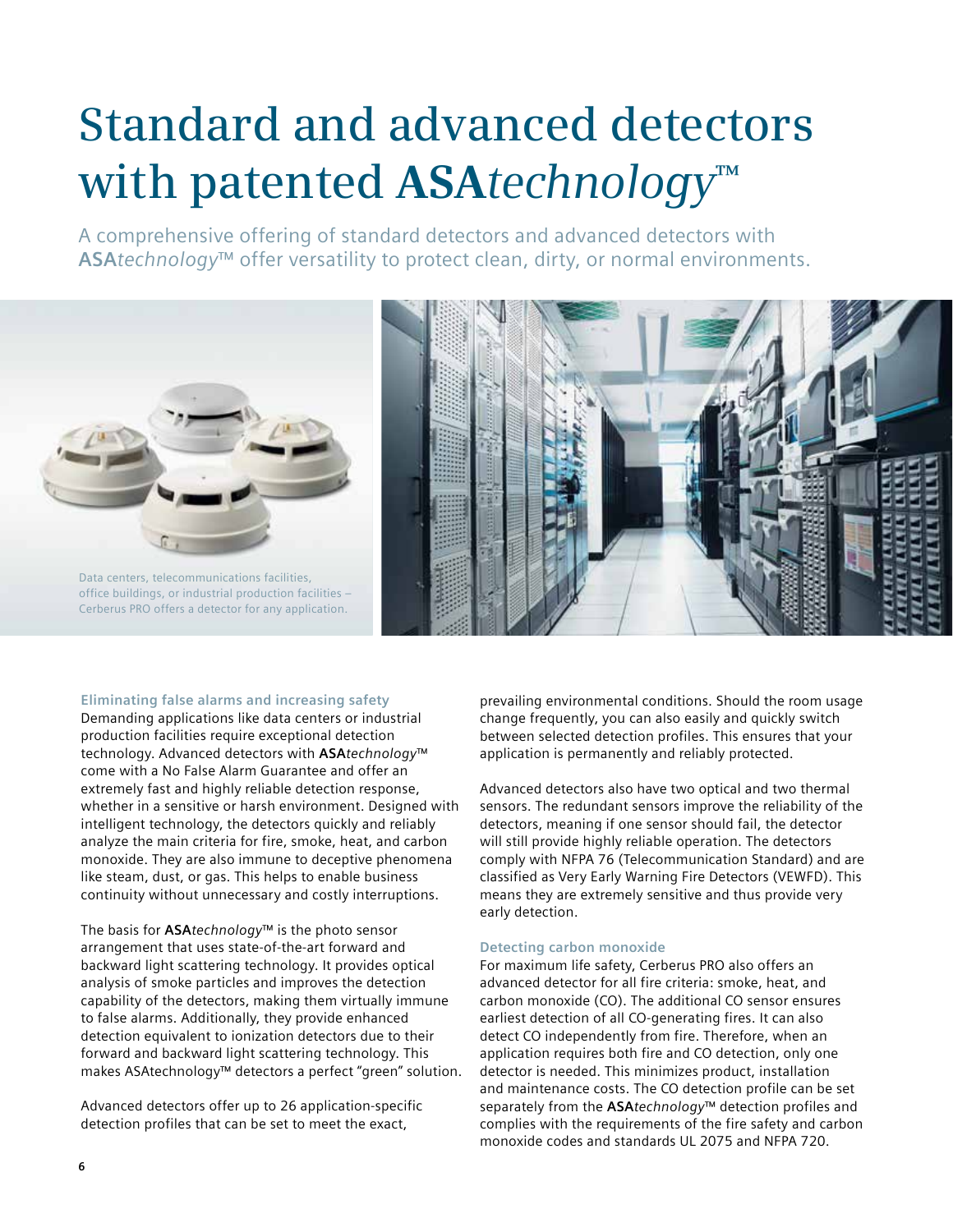# **Advanced detectors with ASA***technology***™**

# **Fire detector OOH941**

- 26 detection profiles to meet specific environmental conditions
	- Unique dual optics (forward and backward light scattering technology) offer the most reliable detection with virtually no false alarms
	- Redundant optical and thermal sensors for maximum reliability
	- UL listed as a high sensitivity pre-alarm
	- Meets NFPA 76 requirement (Telecommunication Standard) as a VEWFD (Very Early Warning Fire Detector)
	- 8 selectable temperature settings, ranging from 135°F (57°C) to 175°F (79°C)
	- Offers programmable options for fixed temperature, rate-of-rise, and a selectable "Low Temperature" warning should the temperature drop below 40°F (4°C)
	- RoHS complian

# **Multi-purpose fire and CO detector OOHC941**

Identical features to the OOH941, plus an additional CO sensor:

- Selectable as a multi-criteria addressable detector, smoke detector, heat detector, or independent CO detector
	- Detects CO-generating fires as well as CO independent from fire
	- Only one detector is needed for fire and CO (instead of two) to comply with life safety regulations
	- UL 2075 listed as a CO Life Safety detector and meets NFPA 720 requirements
	- Provides field programmable, customizable supervisory signals for temperature or CO levels

# **Standard detectors**

### **Multi-criteria fire detector OH921**



- Multi-criteria addressable detector
- Single optical (photoelectric) and thermal (heat) sensor
- Utilizes detection algorithms for early detection of a wide range of fire signatures
- Selectable sensitivity levels

# **Optical (photoelectric) smoke detector OP921**



- Photoelectric, light-scattering, addressable point detector
- An economical solution and perfectly suitable for normal commercial applications
- Operating temperature range of 32°F (0°C) to 120°F (49°C)
- UL listed for direct in-duct plenum usage (without a duct housing)

### **Thermal (heat) detector HI921**



- Intelligent thermistor-based heat detector
- 8 selectable temperature settings, ranging from 135°F (57°C) to 175°F (79°C)
- Offers programmable options for fixed temperature, rate-of-rise, and a selectable
- "Low Temperature" warning should the temperature drop below  $40^{\circ}F(4^{\circ}C)$

### **Input module FDCIO422**



- Provides addressable control inputs and outputs simultaneously
- 4 inputs and 4 outputs that can be used independently
- Both class A and B monitoring available